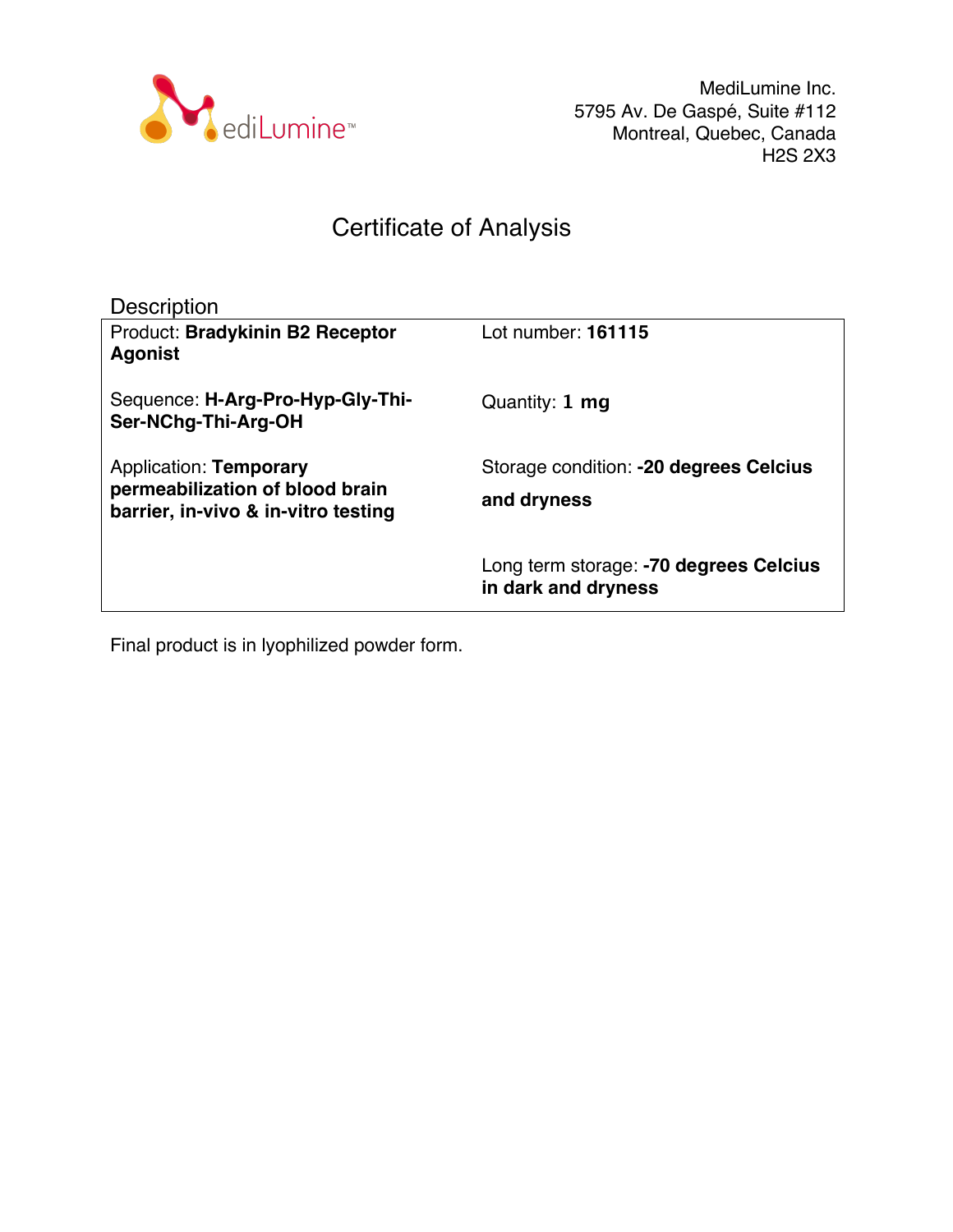| Structure         | : Bradykinin B2R agonist                                |                            |             |  |  |  |
|-------------------|---------------------------------------------------------|----------------------------|-------------|--|--|--|
| Number            | :010250011                                              |                            |             |  |  |  |
|                   |                                                         |                            |             |  |  |  |
| Lot No            | : P151012-SY463484                                      |                            |             |  |  |  |
| Column            |                                                         | :4.6×250mm, VenusilMPC18-5 |             |  |  |  |
|                   | SolventA : $0.1\%$ trifluoroacetic in 100% acetonitrile |                            |             |  |  |  |
|                   | Solvent B : $0.1\%$ trifluoroacetic in 100% water       |                            |             |  |  |  |
| Gradient          | $\overline{\phantom{a}}$                                | A                          | В           |  |  |  |
|                   | $0.01$ min                                              | 20%                        | 80%         |  |  |  |
|                   | $25$ min                                                | 45%                        | 55%         |  |  |  |
|                   | $25.1$ min                                              | $100\%$                    | $0\%$       |  |  |  |
|                   | 30 <sub>min</sub>                                       |                            | <b>STOP</b> |  |  |  |
|                   | Flow rate : $1.0$ mL/min                                |                            |             |  |  |  |
| Wavelength: 220nm |                                                         |                            |             |  |  |  |
| Volume            | : 5ul                                                   |                            |             |  |  |  |